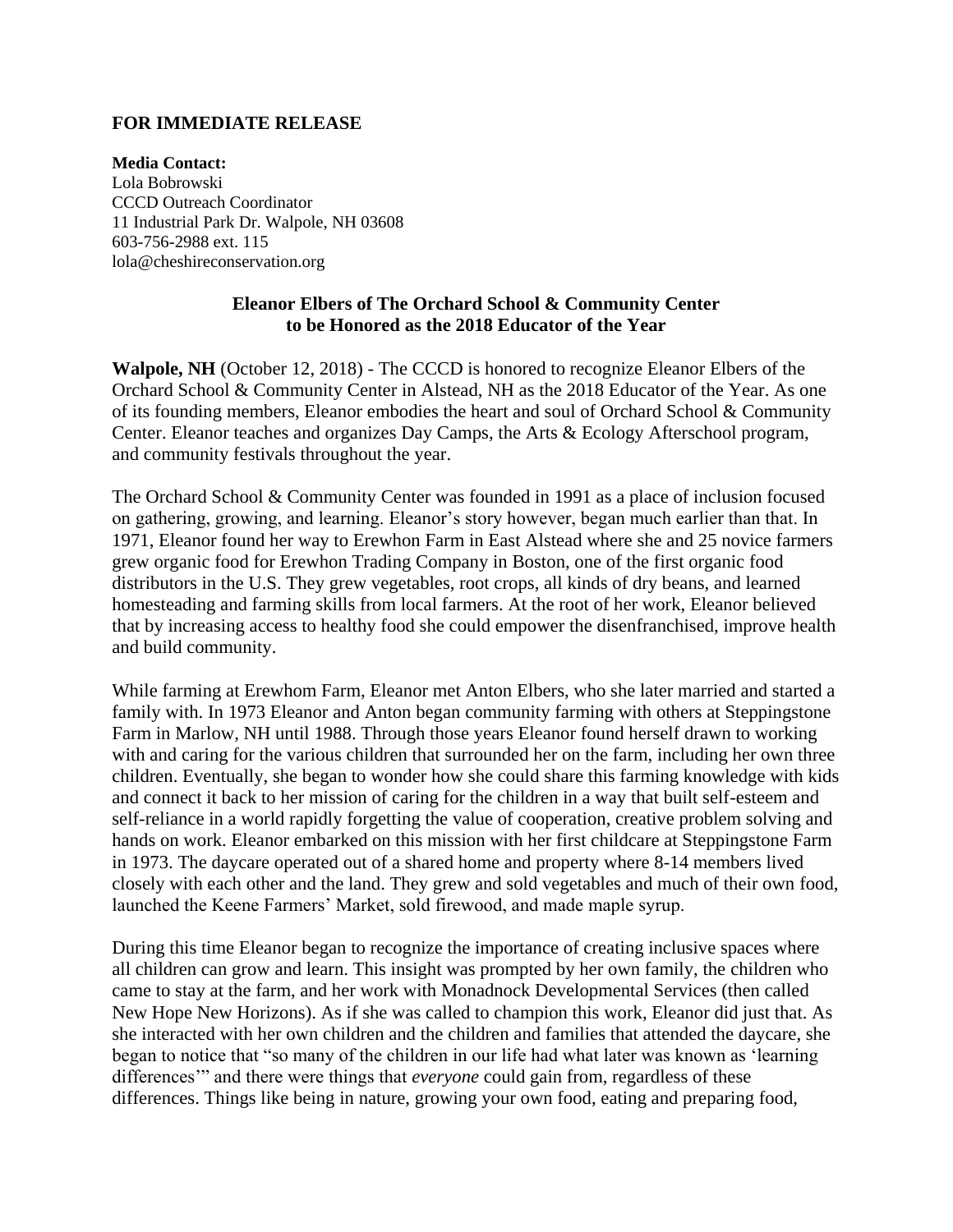participating in music and art and community work; all these things demonstrated to children that they can succeed no matter their abilities or differences.

Eleanor and her family moved back to East Alstead in 1990. In 1991 she joined with two colleagues and The Orchard School & Community Center was born. The mission was simple; make it accessible and inclusive and focus on the things that translate to everyone. "You need to include everybody" Eleanor says, "whether a child is going to throw dirt in the air or plant, that child is still included here because he/she has some good ideas that we are going to need." Eleanor believes that we must model for children simple understandings we can all relate to. Ideas like: I don't know – Let's see what happens – Here's what I do know. Andrea Alderman, Homeschool Program Leader at The Orchard School, had this to say about Eleanor: "Eleanor is a loving visionary who maintains constant forward motion on her quest to manifest her dreams of a safe and supportive community for children and their families. Her life's work has been in creating a place that is a safe hold of inclusion, kindness and humanity, where people can put down roots, sing together, and forge lasting friendships." Eleanor's focus has always been to create an environment where everyone is welcome, where everyone can live together, be in community, and work things out collectively. This is her foundation as an educator and is the foundation of the Center.

In 1994, the 2,500 square foot building that is now The Orchard School & Community Center was erected thanks to the leadership of Eleanor, Kathy Torrey, and Kathleen Vetter, a team of 12 skilled builders including her husband Anton, and the help of over 275 volunteers who contributed more than 3,000 hours of work. The Center opened to 45 students on September 14, 1994. As you enter the large open space of the Center, you are greeted with a hand-made sign that reads: "Welcome to The Orchard School & Community Center – Our mission is to be an accessible place of learning that nurtures a sense of community, respect for individual differences, the land, lifelong learning, and a connection between the cultural life of our rural community and that of the world beyond." Since its beginning, The Orchard School  $\&$ Community Center has hosted over 2,000 children in their pre-school/kindergarten childcare, summer day camps, homeschool programs, and afterschool programs. The children embark on a range of activities that include math projects, growing food and tending animals, participating in festivals and performances, singing songs, exploring nature and everything in between.

The Orchard School & Community Center is a  $501(c)3$  nonprofit institution that relies on a range of grants and volunteer support to continue its success. Funding sources include the United Way, the Acworth Community Charitable Fund, Alstead & Acworth Conservation Commissions, the Marlow Children's Fund, the Catalyst Fund, and Monadnock Developmental Services (MDS). Each year 20-30 kids with identified differences and at-risk youth can attend programs at the Center with the help of a grant from MDS. At any given time, at least one third (if not half) of the students enrolled in the programs are kids with differences. That is a huge number for such a rural community – and it doesn't stop there! Kids keep coming back well after their time in the program has ended, working as counselors in the programs that meant so much to them as students and continuing the cycle of inclusion, community, and connectedness.

Eleanor shared some of her thoughts with us about her work at The Orchard School: